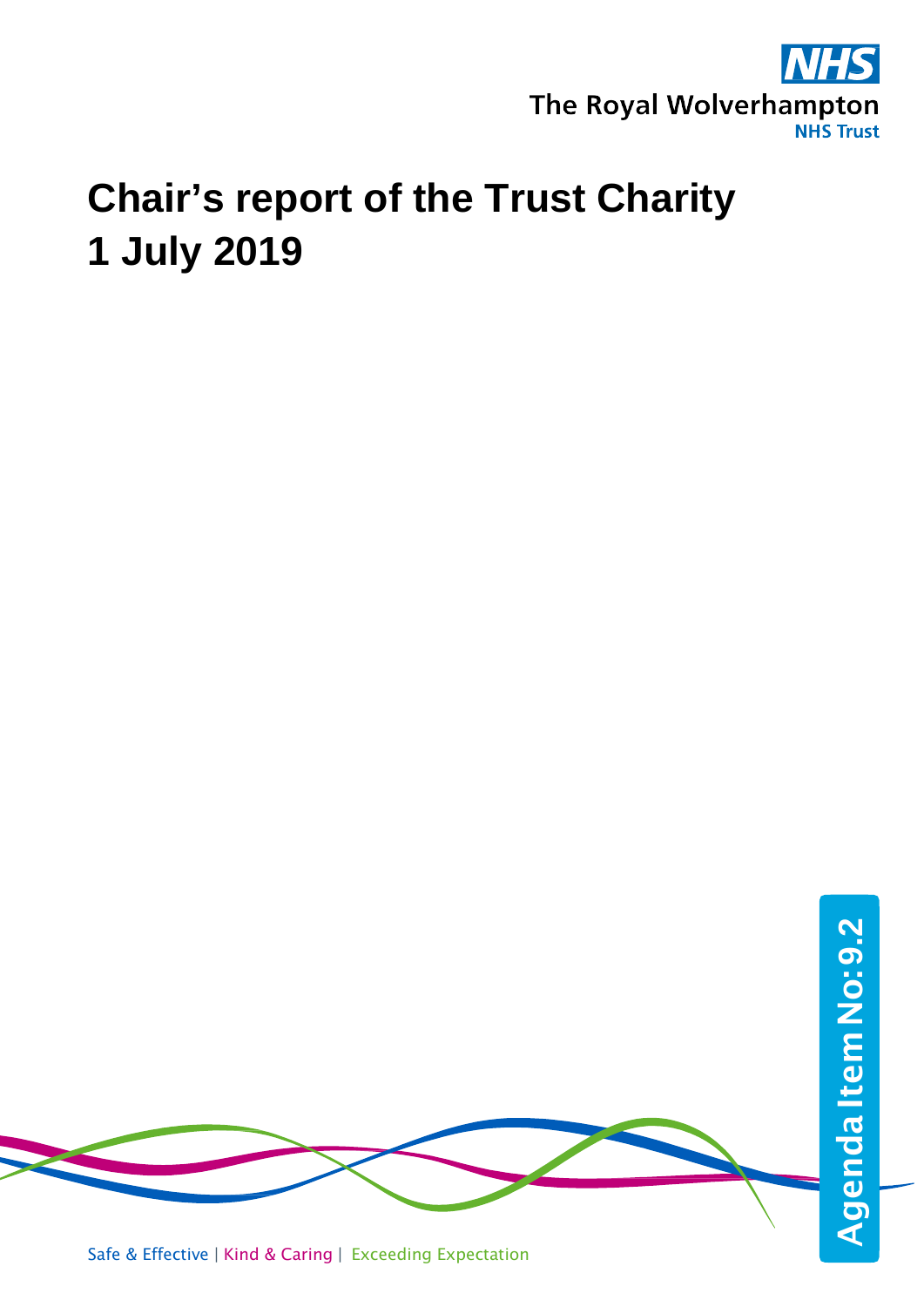**NHS** The Royal Wolverhampton

| <b>Trust Board Report</b>                                      |                                                                                                                                                                                                                                                                                                                                                                                            |  |  |  |  |  |
|----------------------------------------------------------------|--------------------------------------------------------------------------------------------------------------------------------------------------------------------------------------------------------------------------------------------------------------------------------------------------------------------------------------------------------------------------------------------|--|--|--|--|--|
| <b>Meeting Date:</b>                                           | Monday 1 <sup>st</sup> July 2019                                                                                                                                                                                                                                                                                                                                                           |  |  |  |  |  |
| Title:                                                         | Charity Committee 17 <sup>th</sup> June 2019 - Chair's summary note                                                                                                                                                                                                                                                                                                                        |  |  |  |  |  |
| <b>Executive</b><br><b>Summary:</b>                            | This report sets out the matters which the Charitable Funds Committee<br>discussed at its June meeting, in order to provide information and assurance<br>to the Trust Board.                                                                                                                                                                                                               |  |  |  |  |  |
| <b>Action</b><br><b>Requested:</b>                             | Receive and note the report.                                                                                                                                                                                                                                                                                                                                                               |  |  |  |  |  |
| For the attention<br>of the Board                              |                                                                                                                                                                                                                                                                                                                                                                                            |  |  |  |  |  |
| <b>Assure</b>                                                  | To receive assurance that the committee is exercising its functions<br>appropriately.                                                                                                                                                                                                                                                                                                      |  |  |  |  |  |
| <b>Author + Contact</b><br><b>Details:</b>                     | Sue Rawlings<br>Sue.rawlings1@nhs.net                                                                                                                                                                                                                                                                                                                                                      |  |  |  |  |  |
| <b>Links to Trust</b><br><b>Strategic</b><br><b>Objectives</b> | 1. Create a culture of compassion, safety and quality<br>2. To have an effective and well integrated local health and care system that<br>operates efficiently<br>3. Maintain financial health – Appropriate investment to patient services                                                                                                                                                |  |  |  |  |  |
| <b>Resource</b><br>Implications:                               | None                                                                                                                                                                                                                                                                                                                                                                                       |  |  |  |  |  |
|                                                                |                                                                                                                                                                                                                                                                                                                                                                                            |  |  |  |  |  |
| <b>CQC Domains</b>                                             | <b>Effective:</b> care, treatment and support achieves good outcomes, helping<br>people maintain quality of life and is based on the best available evidence.<br>Caring: staff involve and treat everyone with compassion, kindness, dignity<br>and respect.<br>Responsive: services are organised so that they meet people's needs.                                                       |  |  |  |  |  |
| <b>Equality and</b><br><b>Diversity Impact</b>                 | Not applicable                                                                                                                                                                                                                                                                                                                                                                             |  |  |  |  |  |
| <b>Risks: BAF/TRR</b>                                          | None                                                                                                                                                                                                                                                                                                                                                                                       |  |  |  |  |  |
| <b>Risk: Appetite</b>                                          | Low Risk                                                                                                                                                                                                                                                                                                                                                                                   |  |  |  |  |  |
| <b>Public or Private:</b>                                      | <b>Public Board</b>                                                                                                                                                                                                                                                                                                                                                                        |  |  |  |  |  |
| <b>Other formal</b><br>bodies involved:                        | None                                                                                                                                                                                                                                                                                                                                                                                       |  |  |  |  |  |
| <b>References</b>                                              |                                                                                                                                                                                                                                                                                                                                                                                            |  |  |  |  |  |
| <b>NHS</b><br><b>Constitution:</b>                             | In determining this matter, the Board should have regard to the Core<br>principles contained in the Constitution of:<br>Equality of treatment and access to services<br>$\bullet$<br>High standards of excellence and professionalism<br>$\bullet$<br>Service user preferences<br>Cross community working<br>٠<br><b>Best Value</b><br>Accountability through local influence and scrutiny |  |  |  |  |  |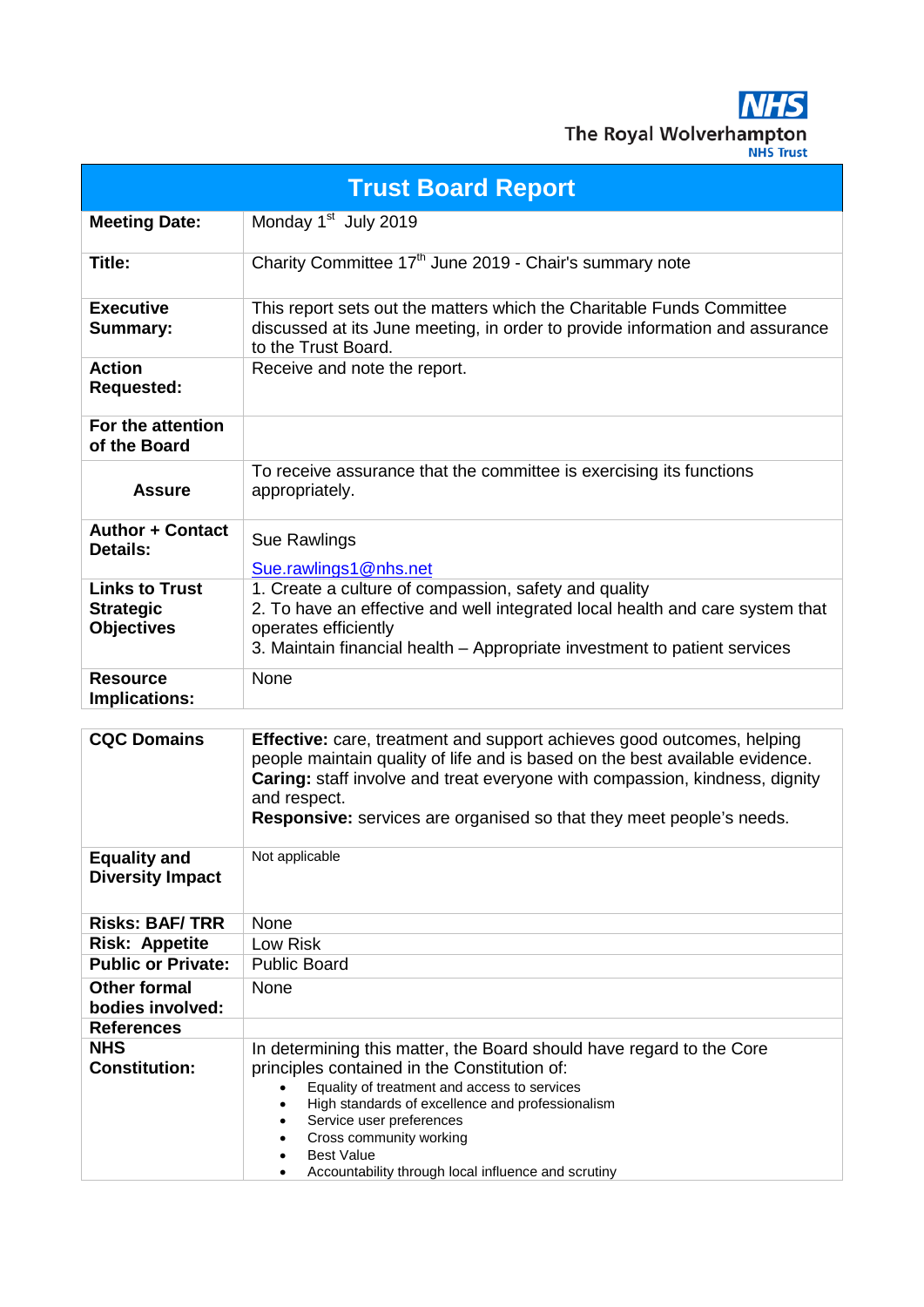## **OVERVIEW REPORT TO BOARD**

|                         | The key headlines/issues and levels of assurance are set out below, and are graded as                       |  |  |  |  |  |
|-------------------------|-------------------------------------------------------------------------------------------------------------|--|--|--|--|--|
| follows:                |                                                                                                             |  |  |  |  |  |
| <b>Assurance level*</b> | Colour to use in 'Assurance level*' column below                                                            |  |  |  |  |  |
| Assured                 | Green – there are no gaps in assurance                                                                      |  |  |  |  |  |
| Partially assured       | Amber - there are gaps in assurance but we are assured                                                      |  |  |  |  |  |
|                         | appropriate action plans are in place to address these                                                      |  |  |  |  |  |
| Not assured             | Red - there are significant gaps in assurance and we are not                                                |  |  |  |  |  |
|                         | assured as to the adequacy of current action plans                                                          |  |  |  |  |  |
|                         | If red, commentary is needed in "Next Actions" to indicate what will move the matter to<br>"full assurance" |  |  |  |  |  |

| <b>Key issue</b>                                | <b>Assurance</b><br>level* | <b>Committee update</b>                                                                                | <b>Next action(s)</b>                                                                                                                                     | <b>Timescale</b> |
|-------------------------------------------------|----------------------------|--------------------------------------------------------------------------------------------------------|-----------------------------------------------------------------------------------------------------------------------------------------------------------|------------------|
| <b>Business Cases</b>                           |                            | Upgrade to kitchen on<br>Fairoak ward                                                                  | Approved-<br>50% of total<br>cost - £25,000<br>requested -                                                                                                |                  |
|                                                 |                            | Consultant's office<br>Rheumatology                                                                    | £18,000<br>approved                                                                                                                                       |                  |
|                                                 |                            | <b>RWT Singers</b>                                                                                     | Agreed partial<br>funding -<br>£6,000                                                                                                                     |                  |
|                                                 |                            | <b>Charity and Volunteer</b><br>Awards 2019                                                            | Approved -<br>£1,436                                                                                                                                      |                  |
|                                                 |                            | Dignity Sculpture -                                                                                    | Rejected -<br>£68,238. Need<br>to consider<br>potential<br>collaboration,<br>match funding,<br>consultation<br>and potential<br>commissioning<br>approach |                  |
| Charity                                         |                            | Highlights:                                                                                            |                                                                                                                                                           |                  |
| <b>Fundraising Co-</b><br>Ordinator's Report    |                            | Expansion of charity team -<br><b>Community Fundraiser</b><br>appointed - proposed start<br>date July. |                                                                                                                                                           |                  |
|                                                 |                            | Increasing charity presence<br>around sites                                                            |                                                                                                                                                           |                  |
|                                                 |                            | <b>Changes to Fundraising</b><br>Code of Practice                                                      |                                                                                                                                                           |                  |
|                                                 |                            | Big Tea $5^{th}$ July – all<br>welcome                                                                 |                                                                                                                                                           |                  |
| <b>Report of Charity</b><br><b>Finance Team</b> |                            | Summary financial position<br>to 31 <sup>st</sup> March 2019: closing<br>reserves £2,665k              |                                                                                                                                                           |                  |